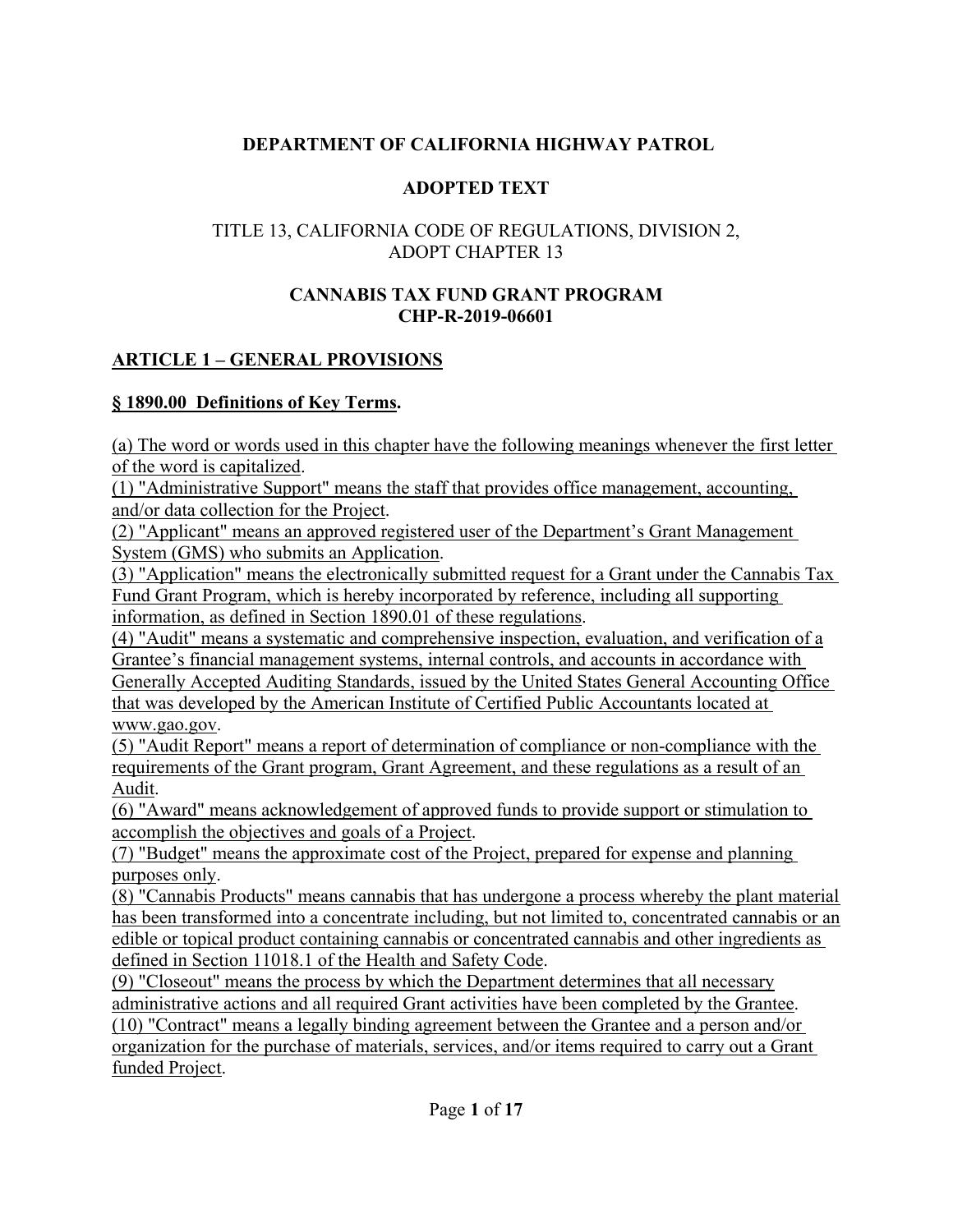(11) "Department" as used herein, means the Department of the California Highway Patrol.

(12) "Education" means comprehensive programs that provide information to the public regarding impaired driving laws and the dangers of impaired driving.

(13) "Equipment" means Grant purchased, non-expendable, tangible, personal property having a normal useful life of more than one year and an acquisition cost of at least \$5,000 or more per asset (i.e., four identical assets which cost \$1,250 each, for a \$5,000 total, would not meet the definition). Assets under \$5,000 would be considered operational costs as defined in Section 1890.03 of these regulations.

(14) "Evaluation Criteria" means the standards set forth by the Department for the use in scoring and ranking Project Applications with the intent of awarding Cannabis Tax Fund Grant funds as defined in Section 1890.12 of these regulations.

(15) "GMS" means the Department's web-based Grant Management System, which is an interactive database used for Application submission and Project administration.

(16) "Grant" means fiscal funding awarded by the Department to qualified organizations as authorized and defined in Section  $34019(f)(3)(B)$  Revenue and Taxation Code and these regulations.

(17) "Grantee" means a recipient of Grant funding which can include a Pass-Through Entity. (18) "Grant Agreement" means a binding document entered into between the Department and a Grantee, which sets forth the terms and conditions of a Project.

(19) "Grant Opportunity" means a funding opportunity for a specific Project category within the GMS.

(20) "Law Enforcement" means a city or county governmental organization as defined in Section 830.1 of the California Penal Code, excluding Section 830.1(b) of the California Penal Code.

(21) "Local Government" means a governmental organization that is responsible for the

oversight and administration of city, county, or district functions, to include city and/or county crime laboratories, local district attorneys and local city attorneys charged with prosecuting violations of Sections 23152 and 23153 of the California Vehicle Code.

(22) "Method of Evaluation" means the criteria used to assess the Project and is an element within the electronic Application in the Department's GMS.

(23) "Notice of Award" means a written confirmation given to an Applicant that the Department intends to Award a Grant Agreement.

(24) "Pass-Through Entity" means a Local Government or Law Enforcement agency Grant recipient that provides funding to a Qualified Nonprofit recipient. The Pass-Through Entity shall include funding for the contractor under contractual services within its Grant Application.

(25) "Performance Measures" means the quantifiable indicators used to assess how well the objectives are being achieved and are an element within the electronic Application in the Department's GMS which will be given a score.

(26) "POST" means the Commission on Peace Officer Standards and Training, which sets minimum selection and training standards for California Law Enforcement.

(27) "Problem Statement" means the brief description of the problem and the metric used to describe the problem and is an element within the electronic Application in the Department's GMS which will be given a score.

(28) "Project" means the activities and deliverables described in the Project Application to be accomplished through a Grant Agreement with funding.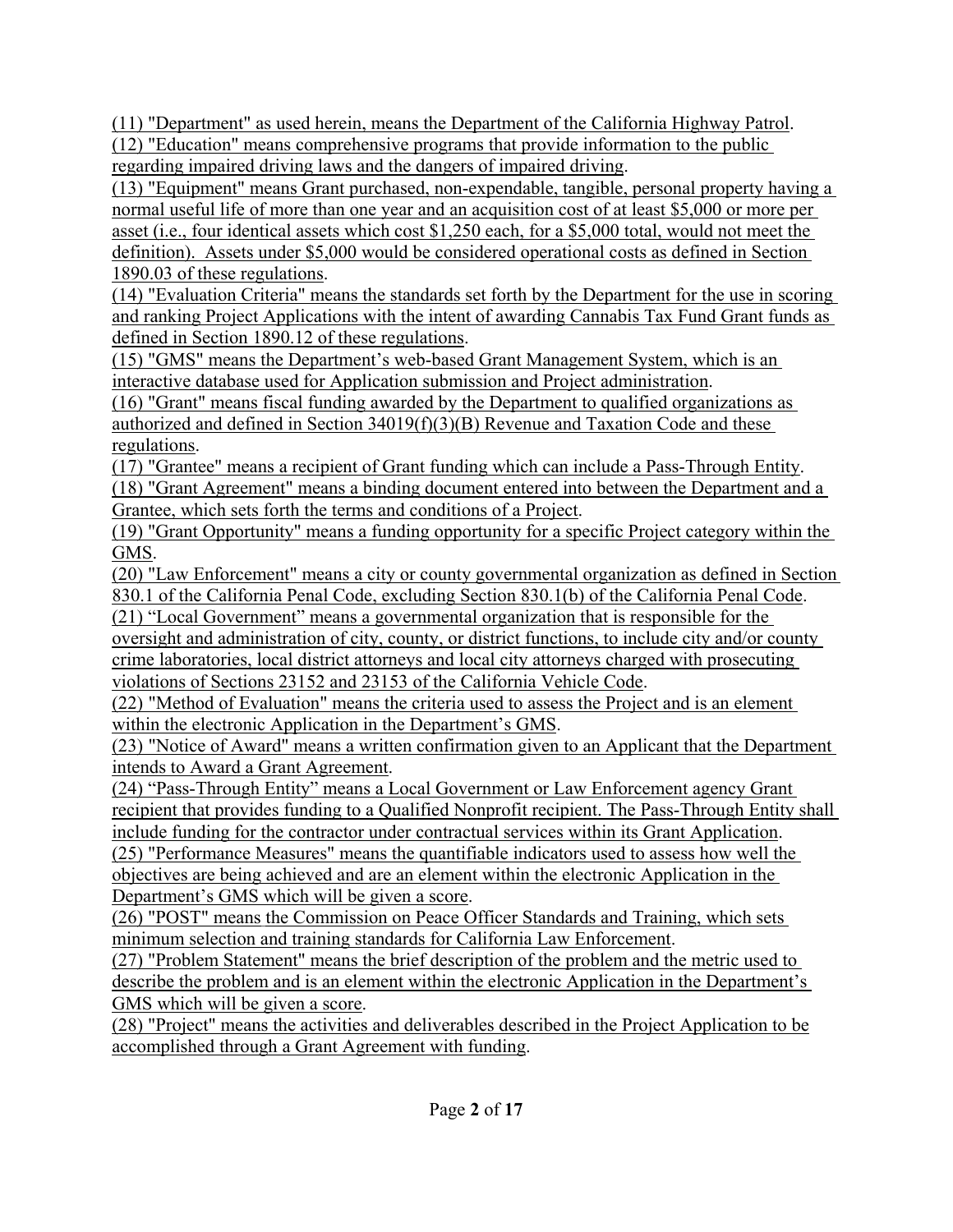(29) "Project Deliverables" means the specific tangible outcomes or work products to be provided, acquired, or produced with the funds made available pursuant to the Grant Agreement. Examples include: the production of a specified number of brochures, purchase of specified Equipment, completion of research resulting in a written report, conducting specified enforcement operations, and Projects that result in a report or reports including any related specified documents.

(30) "Qualified Nonprofit" means a nongovernmental California-based organization registered as and having current tax-exempt status pursuant to Section 501(c)(3) of the Internal Revenue Code (IRC) and has identified a Pass-Through Entity to apply on their behalf. The Qualified Nonprofit will be considered a contractor.

(31) "Request for Application" means a request for Application submissions for a Grant Opportunity that is on the Department's Web site at www.chp.ca.gov.

(32) "Site Visit" means an examination of the entity's physical and/or activity site made by Department staff. It includes the general observation of the overall conditions of the area, appraisal of compliance, interviewing personnel, reviewing supporting documentation, and examining the operability of specific works.

Note: Authority cited: Section 2402 California Vehicle Code; Section 34019 Revenue and Taxation Code.

Reference: Sections 34010, 34011, 34012, 34012.1, 34012.5, 34013, 34014, 34015, 34016, 34017, 34018, 34019, 34019.5, 34020, 34021, and 34021.5 Revenue and Taxation Code; and United States Code, Title 26 Internal Revenue Code Section 501(c)(3).

### **§ 1890.01. Request for Application.**

(a) The Department shall issue a Request for Application (RFA) on the Department's Web site at [www.chp.ca.gov](http://www.chp.ca.gov/) for available Grant Opportunities. A RFA shall include information about the following:

(1) Name of the Grant Opportunity;

(2) Approximate amount of available funding;

(3) Approximate date Awards are expected to be announced;

(4) Deadline to submit an Application;

(5) Grant duration;

(6) Eligibility requirements as defined in Sections 1890.05 through 1890.08 of these regulations;

(7) Eligible Project costs requirements, if applicable, as defined in Section 1890.03 of these regulations, and

(8) The criteria that will be used by the Department to score the Applications as defined in Section 1890.12 of these regulations.

(b) Grants shall be awarded annually based on the state fiscal year, provided funding is appropriated by the California State Controller's Office.

(c) Allocation of funds is contingent on the enactment of the state budget. The Department does not have the authority to disburse funds until the budget has passed and is signed by the Governor.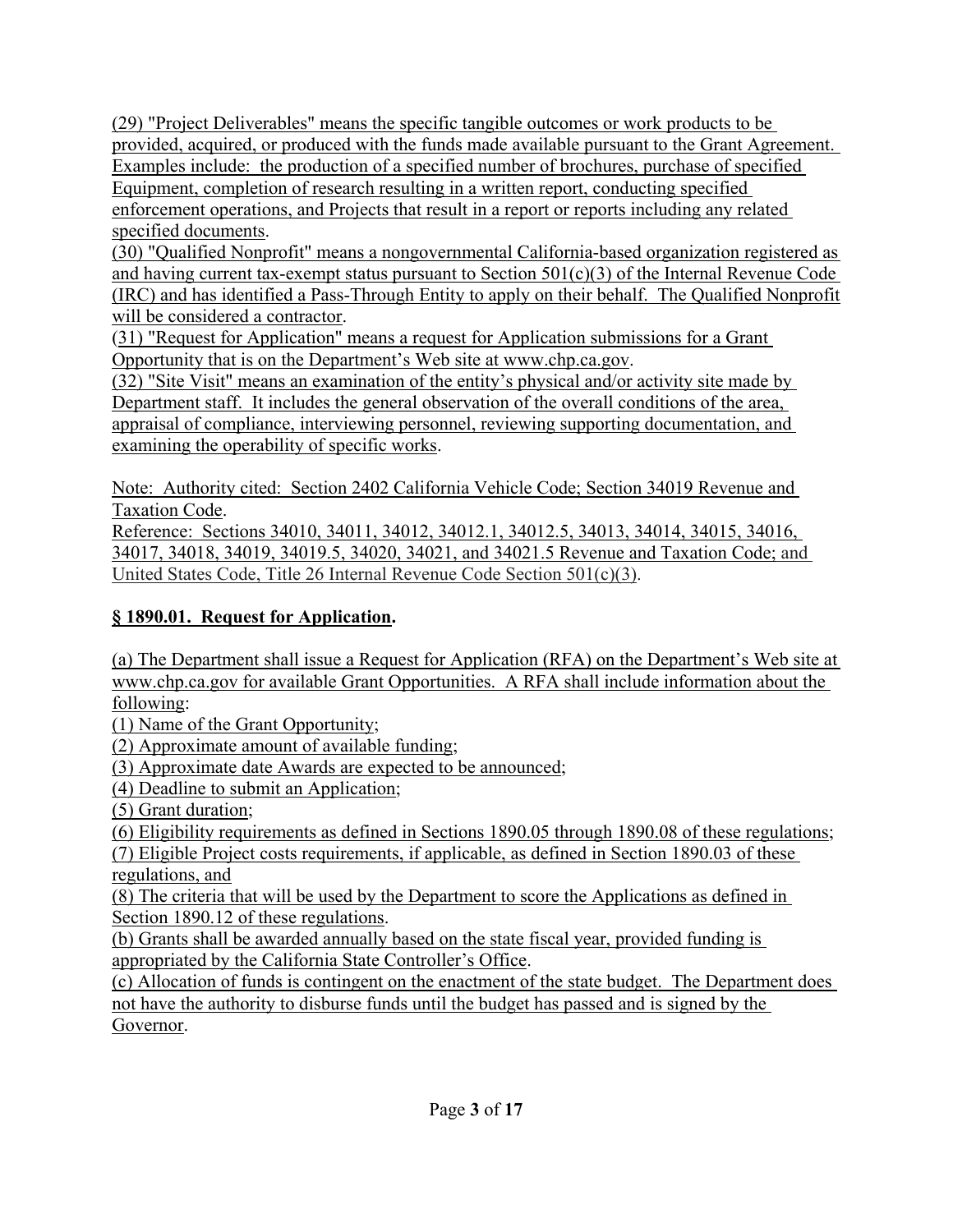(d) The Department reserves the right to allocate funds for the Project categories as defined in Sections 1890.05 through 1890.07 of these regulations based on statewide need, as determined by the Department.

Note: Authority cited: Section 2402 California Vehicle Code and Section 34019 Revenue and Taxation Code.

Reference: Section 34019 Revenue and Taxation Code.

### **§ 1890.02. Application Submission.**

(a) To be considered for a Grant Award, Applications shall be submitted through the Department's GMS at www.chp.ca.gov.

(b) All Applicants shall submit Applications by the due date published on the Department's Web site at www.chp.ca.gov. Applicants will be given at least thirty calendar days after the published date to submit an Application. Applications that are not submitted through the GMS and/or are submitted after the published deadline shall not be accepted.

(c) First-time Applicants shall complete an organization registration through the Department's GMS prior to Application submission. Failure to complete registration will result in the

Applicants inability to submit an Application. Organization registration shall be completed by the Applicant and will include:

(1) User Information (e-mail address and password);

(2) Contact Information (name, address, phone number); and

(3) Organization Information (organization name, organization type, e-mail address, address and phone number).

(d) A submission in response to the Request for Application indicates acknowledgement and compliance with all applicable regulations and statutes available at [www.chp.ca.gov.](http://www.chp.ca.gov/)

Note: Authority cited: Section 2402 California Vehicle Code and Section 34019 Revenue and Taxation Code.

Reference: Section 34019 Revenue and Taxation Code.

### **§ 1890.03. Eligible Project Costs.**

(a) Eligible Project costs are costs documented and directly related to the work identified in the Project description and approved within the Grant Agreement. Final determination of eligibility will be made by the Department.

(b) All costs charged to the Project shall be documented within the Budget summary of the Project, address impaired driving laws and safety, and help meet Performance Measures. Eligible Project costs include:

(1) Personnel and Administrative Support: Costs shall be computed consistent with the prevailing wage for contractual services or the organizational salary scale for Grantee's staff, and may include benefits (e.g., health care, vacation, sick leave, retirement and/or social security contribution) that are customarily charged by the Grantee. Personnel benefit charges shall be calculated in proportion to the actual time worked on a Project.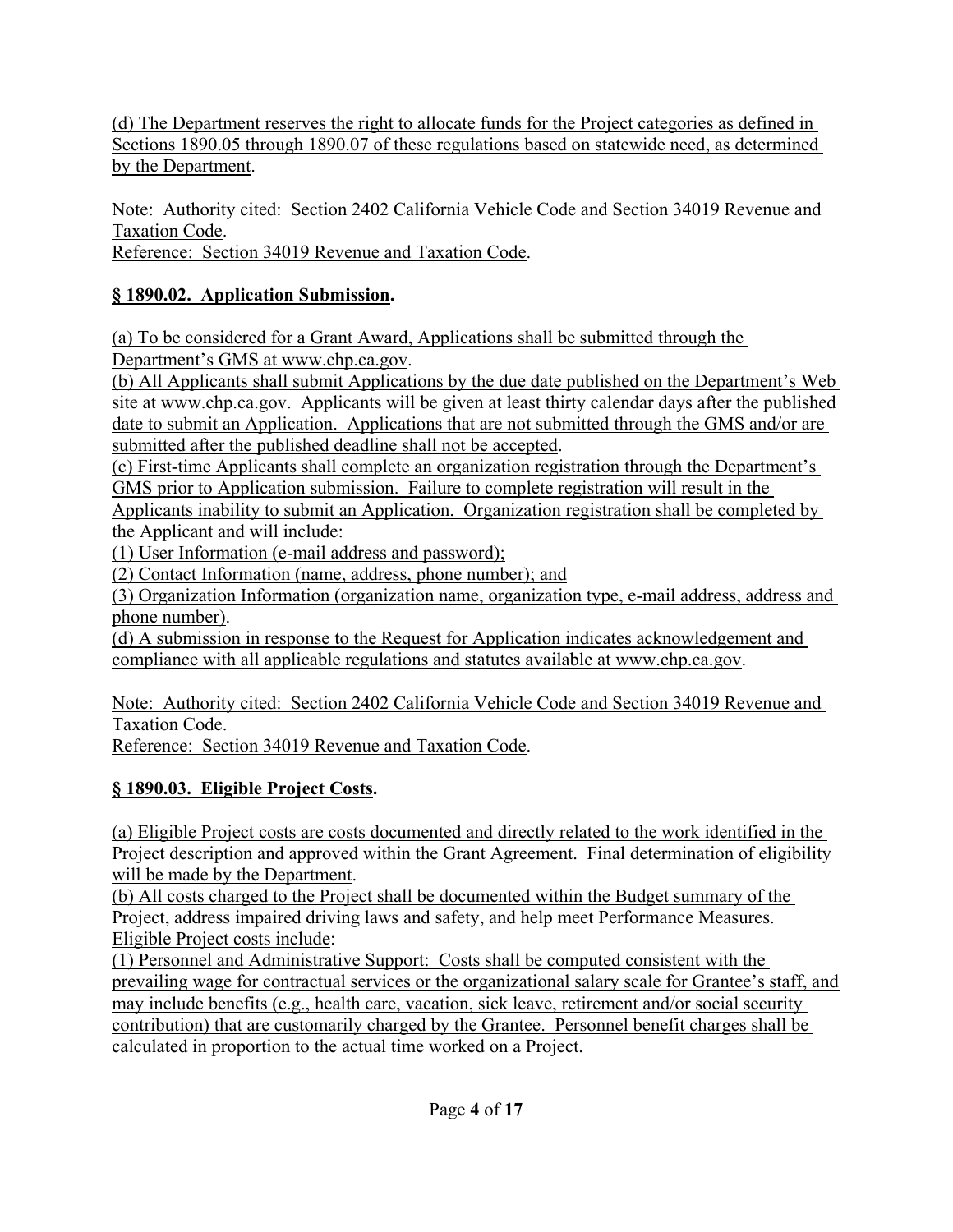(2) Travel: Grantees shall not exceed the rates paid to exempt, excluded, and represented State of California employees. The rates are posted at the State of California Department of Human Resources at [https://www.calhr.ca.gov/employees/Pages/travel-reimbursements.aspx.](https://www.calhr.ca.gov/employees/Pages/travel-reimbursements.aspx) Grantees shall retain all records as defined in Section 1890.20 of these regulations.

(3) Operational Costs: Supplies and materials may be purchased for a specific Project, provided the items are claimed at a cost no higher than the original purchase price paid by the Grantee. Items not specifically listed in Grant Agreement must be approved by CHP prior to purchase. (4) Equipment: The cost of Equipment necessary for the Project shall not exceed the minimum requirements necessary to successfully accomplish the Project. Expenditures shall reflect costs outlined in the Project description as defined in Section 1890.19 of these regulations. (5) Contracts: Contracted services shall be executed only in direct support of Grant objectives. The Grantee shall be responsible for contractor's compliance with the program regulations, Grant Agreement, and Project requirements. Contracted services shall not affect the Grantee's overall responsibility for the management of the Project. Contracted invoices shall include sufficient information to allow the Department to determine that the expenditures invoiced are allowable, reasonable, and necessary for the performance of the Grant.

(6) The Department may approve costs not approved in the Grant Agreement on a case-by-case basis when the cost is directly related to the accomplishment of the Project objectives as specified in the Grant Agreement. These costs shall be approved by the Department via e-mail prior to purchase.

Note: Authority cited: Section 2402 California Vehicle Code and Section 34019 Revenue and Taxation Code.

Reference: Section 34019 Revenue and Taxation Code.

### **§ 1890.04. Ineligible Project Costs.**

(a) Costs not included in the Grant Agreement are considered Ineligible Project Costs unless approved by the Department as defined in Section 1890.03(b)(6) of these regulations. (b) Ineligible Project Costs include, but are not limited to:

(1) Expenditures outside the Project performance period as specified in the Grant Agreement;

(2) Work or services performed outside of the Project description in the Grant Agreement;

(3) Any interest expense, discount not taken, deficit or overdraft, or bonus payment;

(4) Charges for a contingency reserve or other similar reserve;

(5) A damage judgment against the Grantee;

(6) Workers' compensation claims;

(7) Employee relocation expenses (moving expenses resulting from duty station or assignment change);

(8) Replacement or repair of Equipment not properly used, secured, or maintained; or, where the Department determines that the cause of the damage was the fault of the Grantee;

(9) Travel claims not related to the Project or funded from another source (e.g., POST reimbursements for travel);

(10) Patenting expenses, associated attorney fees, and court costs;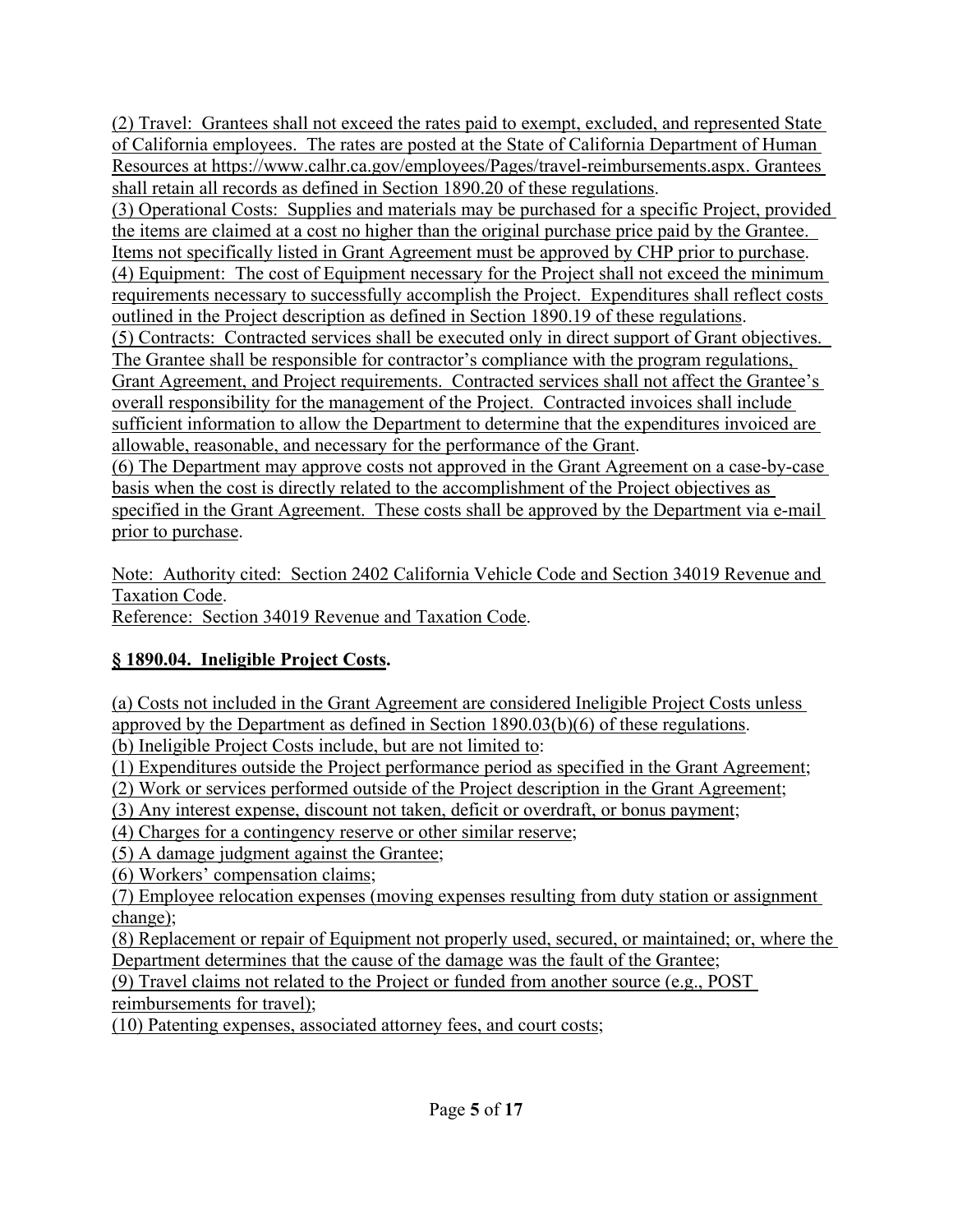(11) Professional fees (e.g., Grant writers, consultant fees related to completing Applications and/or Application elements, membership of professional trade organizations or bodies); (12) Lobbying, lobbyists, and political contributions, and/or (13) Goods or services for personal use.

Note: Authority cited: Section 2402 California Vehicle Code and Section 34019 Revenue and Taxation Code. Reference: Section 34019 Revenue and Taxation Code.

## **ARTICLE 2 – PROJECT CATEGORIES**

### **§ 1890.05. Law Enforcement.**

(a) Law Enforcement Grant funds shall be used by the Grantee(s) for training, Education, prevention, and the enforcement of laws related to driving under the influence of alcohol and other drugs, including cannabis and Cannabis Products. (b) Eligible Applicants include Law Enforcement agencies.

Note: Authority cited: Section 2402 California Vehicle Code and Section 34019 Revenue and Taxation Code. Reference: Section 34019 Revenue and Taxation Code.

### **§ 1890.06. Education and Prevention.**

(a) Education Grant funds shall be used by the Grantee(s) for public Education and traffic safety laws related to driving under the under the influence (DUI) of alcohol and other drugs, including cannabis and Cannabis Products, and for the prevention of DUI of alcohol, and other drugs, including cannabis and Cannabis Products.

(b) Eligible Applicants include:

(1) Local Government;

(2) Qualified Nonprofit via Pass-Through Entity; and

(3) Law Enforcement.

Note: Authority cited: Section 2402 California Vehicle Code and Section 34019 Revenue and Taxation Code. Reference: Section 34019 Revenue and Taxation Code.

#### **§ 1890.07. Toxicology Driving Under the Influence/Driving Under the Influence of Drugs Laboratories.**

(a) Toxicology Driving Under the Influence (DUI)/Driving Under the Influence of Drugs (DUID) laboratory Grant funds shall be used by the Grantee(s) to improve and advance the standardization of practices in toxicology laboratories supporting DUI/DUID Projects to aid in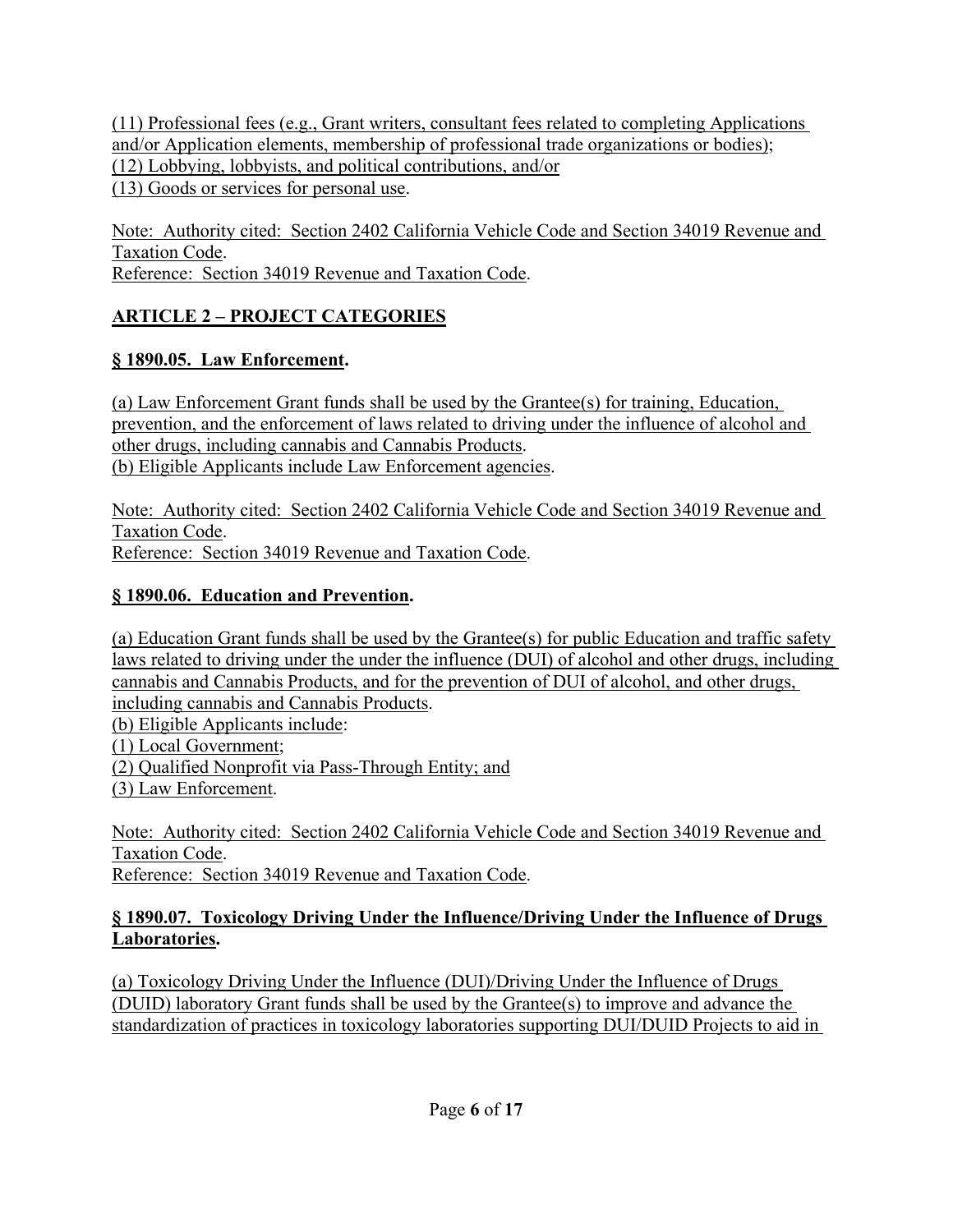the enforcement of laws related to DUI of alcohol and other drugs, including cannabis and Cannabis Products. (b) Eligible Applicants include Local Government (California county and/or city crime laboratories).

Note: Authority cited: Section 2402 California Vehicle Code and Section 34019 Revenue and Taxation Code. Reference: Section 34019 Revenue and Taxation Code.

#### **§ 1890.08. Driving Under the Influence/Driving Under the Influence of Drugs Prosecution.**

(a) Driving Under the Influence (DUI)/Driving Under the Influence of Drugs (DUID) Prosecution Grant funds shall be used by the Grantee(s) to provide the necessary financial means to maintain and train a prosecutor, licensed to practice law in California, who prosecutes repeat offenders, prosecuting both alcohol and drug-impaired driving cases, including the use of cannabis and Cannabis Products.

(b) Eligible Applicants include Local Government (California county and/or city DUI/DUID prosecuting offices).

Note: Authority cited: Section 2402 California Vehicle Code and Section 34019 Revenue and Taxation Code. Reference: Section 34019 Revenue and Taxation Code.

### **ARTICLE 3 – APPLICATION EVALUATION SYSTEM AND FUNDING**

#### **§ 1890.09. Determination of Evaluation Process.**

(a) All Grants shall be awarded on a competitive basis, unless otherwise specified in the Request for Application.

(b) Grants shall be awarded by the Department based on established priorities, as defined in Section 34019(f)(3)(B) Revenue and Taxation Code, for each Grant cycle. The decision rests solely with the Department to make these Awards.

Note: Authority cited: Section 2402 California Vehicle Code and Section 34019 Revenue and Taxation Code. Reference: Section 34019 Revenue and Taxation Code.

# **§ 1890.10. Administrative Review.**

(a) Proposed Projects will be screened by the Department prior to panel review and Application scoring. An administrative review, consisting of departmental staff, will determine if the Application is complete and meets the following requirements for the Application to advance to the panel review:

(1) Application was received by the published deadline;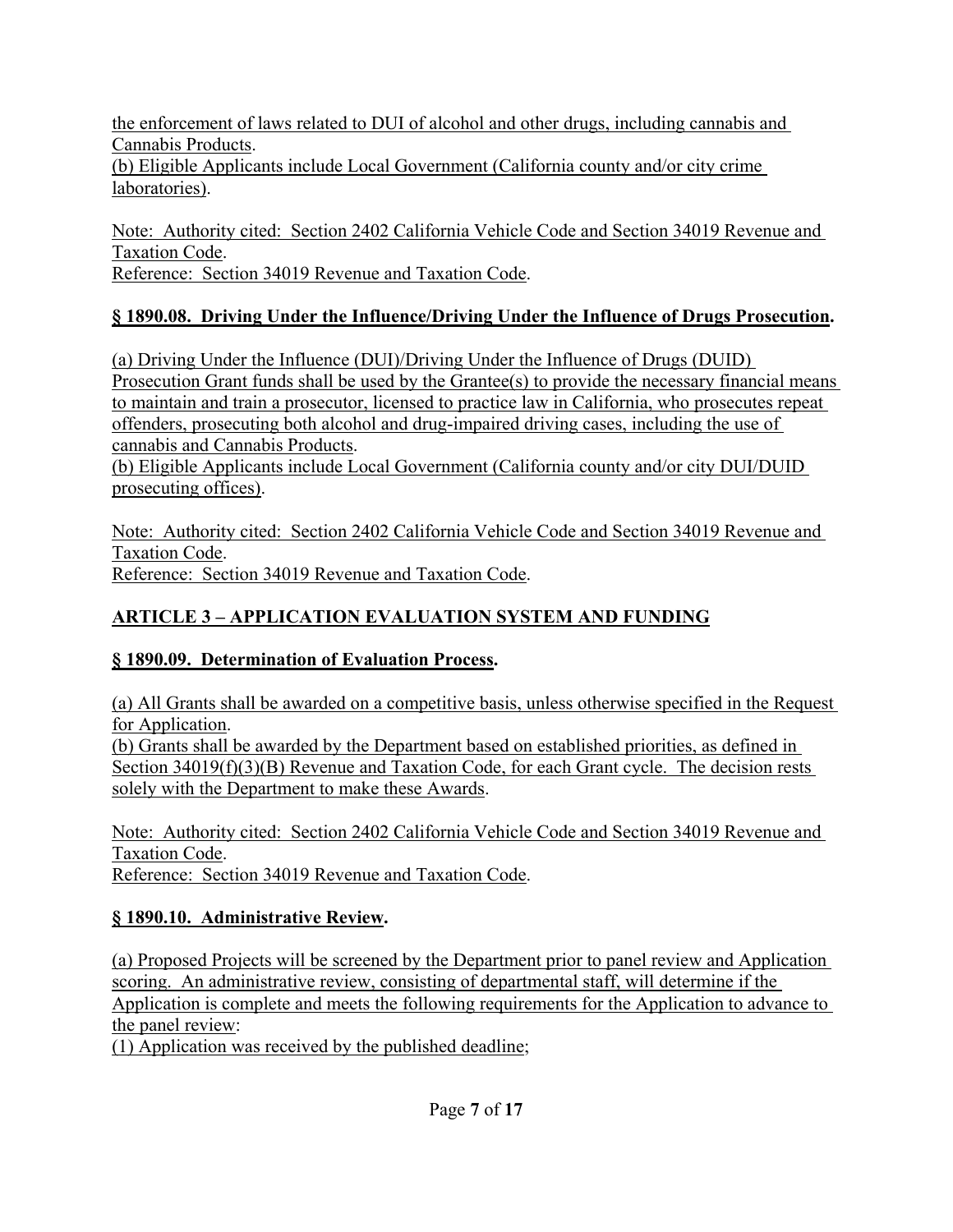(2) Applicant is an eligible organization pursuant to these regulations;

(3) All Application elements are completed within the GMS;

(4) Applicant represents an eligible Project type pursuant Section 34019(f)(3)(B) Revenue and Taxation Code.

(b) Applications that do not meet all the requirements listed above will be rejected. Applicants shall be notified of disqualification, denial, or other decision electronically by the Department.

Note: Authority cited: Section 2402 California Vehicle Code and Section 34019 Revenue and Taxation Code.

Reference: Section 34019 Revenue and Taxation Code.

# **§ 1890.11. Panel Review and Scoring.**

(a) The Department shall reject an Application that is incompatible and/or contrary to the purpose of the Grant program and determined by the Department to be noncompliant with these regulations and the established priorities.

(b) A panel shall score each Application deemed compliant with these regulations.

(c) The panel shall use the Applicant's responses to the Project-specific criteria as defined in Sections 1890.05 through 1890.08 and Section 1890.12 of these regulations to determine a Project score.

(d) Eligible Projects shall be ranked by score within each Grant Opportunity using a minimum of zero and a maximum of ten points for each evaluation criteria as defined in Section 1890.12 of these regulations. Funding determinations will be made as defined in Section 1890.13 of these regulations.

(e) If duplicate Projects are submitted, the Application with the lower score shall be rejected. (f) In the event Projects have the same score, Projects will be funded in the order of request amount starting with the smallest request amount.

(g) In the event there is only one Application, Applicant shall meet minimum Evaluation Criteria to receive an Award.

(h) All Applicants shall be notified of disqualification, denial, Award, or other decision electronically by the Department.

Note: Authority cited: Section 2402 California Vehicle Code and Section 34019 Revenue and Taxation Code.

Reference: Section 34019 Revenue and Taxation Code.

# **§ 1890.12. Evaluation Criteria.**

(a) The Department will evaluate the Applicant's historical ability to complete Projects including, failure to follow program regulations, percentage of unspent funds from previous Grants, Applicants ability to complete Project activities, and any departmental determination of breach of Grant Agreements.

(b) Each element listed below within the Application will be given a score based on the specific benefits of the individual Project and clarity including, but not limited to: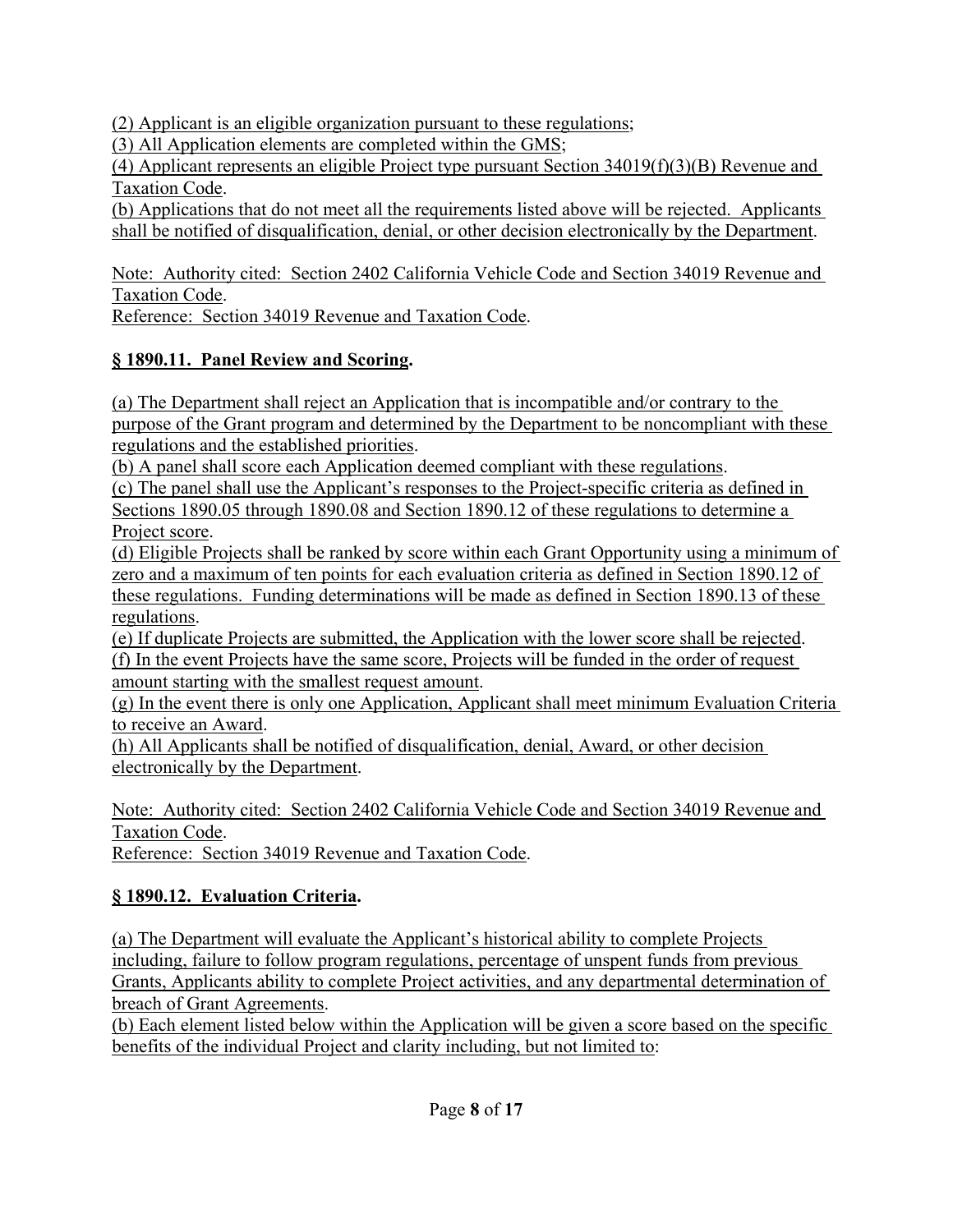(1) Problem Statement: Demonstrates a compelling need or problem, provides convincing data, case studies, interviews, or focus group results.

(2) Performance Measures: Objectives are clear, appropriate, measurable, and include sufficient explanation of the longer-term benefits to final beneficiaries. The Performance Measures should show how the Project relates to Section 34019(f)(3)(B) Revenue and Taxation Code, as the overall objective of the program. The objectives should include measurable indicators for monitoring and evaluation purposes (quantity, quality, target group(s), time, and place). (3) Method of Evaluation: Methods, approaches, and strategies are realistic, reasonable, effective, outcome-oriented, and draw on best practices and the latest thinking and/or research to achieve the expected outputs, outcomes, and results, and the actions (and means) taken or provided to produce the results. The target group(s) in the Project is/are well defined and the purpose is to provide the information by which the Project outcomes can be identified, implementation problems solved, and progress assessed in relation to what was originally planned.

(4) Administrative Support: The organization has credibility for this kind of work (strength, name recognition, a history of achievements, related mission and goals). The personnel and physical resources allocated to this Project are appropriate (e.g., internal staff expertise, use of external consultants, advisory committee).

(c) The extent to which the Project is feasible shall be demonstrated by:

(1) A timeline for Project completion, including readiness; and

(2) Budget summary.

(d) Members of the panel may investigate referenced documents or other documents submitted to the Department to check the accuracy of the information provided. If the panel concludes the information provided is incorrect or the conclusions stated are not supported, the panel shall use its discretion to clarify the response from the Applicant, reduce the points, or reject the Application. If points are reduced or the Application is rejected, the panel will provide the justification to support its actions as outlined in this section.

(1) Examples of referenced documents or other documents submitted to the Department include, without limitation, statistical data (e.g., arrests, collisions, other incidents related to impaired driving), or other documentation the Applicant has adopted for use in its operations submitted with the Project Application.

(e) The Department will request any additional information needed by contacting the Applicant. The additional information requested from the Applicant shall be submitted via e-mail within ten calendar days from date of request.

Note: Authority cited: Section 2402 California Vehicle Code and Section 34019 Revenue and Taxation Code.

Reference: Section 34019 Revenue and Taxation Code.

# **§ 1890.13. Award of Grants.**

(a) The review panel shall make a funding determination for each Application, with the exception of those that were disqualified or denied, based on the following criteria: (1) Amount of available funding.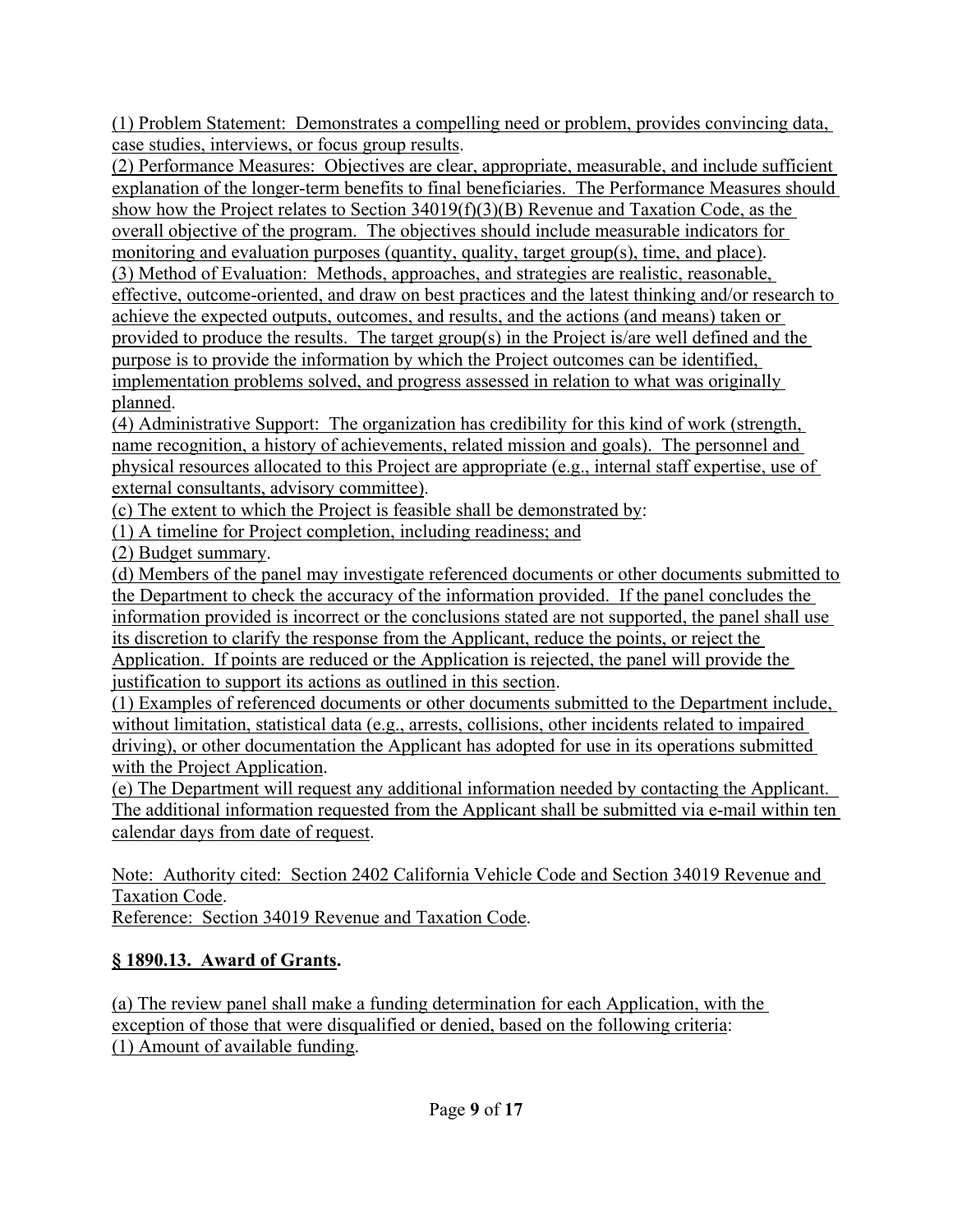(2) Number of Applicants.

(3) Amount of funding requested.

(4) The merits of the Application as defined in Section 1890.12 of these regulations.

(5) Benefits of the scale of operations.

(b) The panel shall use the Applicant's responses to the Project-specific criteria within the Application to determine a Project score.

(c) Upon completion of the evaluation and scoring process, successful Applicants shall receive a Notice of Award electronically from the Department.

(d) The awarding of a Grant does not guarantee ongoing or future funding in any Project category.

(e) Notification of Award does not authorize commencement of Grant activities. Grant activities may not begin until a Grant Agreement between the Grantee and the Department is fully executed.

(f) The Department selection(s) are final and not subject to appeal.

(g) Prior to execution of a Grant Agreement, all city, county, and district Applicants shall submit via e-mail, a governing body resolution providing approval to receive Grant funding from the Department's Grant program.

Note: Authority cited: Section 2402 California Vehicle Code and Section 34019 Revenue and Taxation Code.

Reference: Section 34019 Revenue and Taxation Code.

# **ARTICLE 4 – PROJECT ADMINISTRATION PROCEDURES**

# **§ 1890.14. Grant Agreement.**

(a) Upon approval of the Application and Award by the Department, the Grant Agreement shall be prepared and executed with the Grantee.

(b) The Project terms and conditions of a Grant shall be set forth in a Grant Agreement, which shall include, but is not limited to, all the following terms and conditions:

(1) Grant Title/Category;

(2) Name of Grantee;

(3) Project Performance Period;

(4) Award Amount;

(5) Award Number;

(6) Authorizing Signatures;

(7) Project Description;

(8) Budget/Cost-Estimate;

(9) Terms and Conditions; and

(10) The Grantee's organization's agreement to comply with state and federal laws outlawing discrimination, including, but not limited to, those prohibiting discrimination because of sex, race, color, ancestry, religion, creed, national origin, physical disability (including HIV and AIDS), mental disability, medical condition (including cancer or genetic characteristics), sexual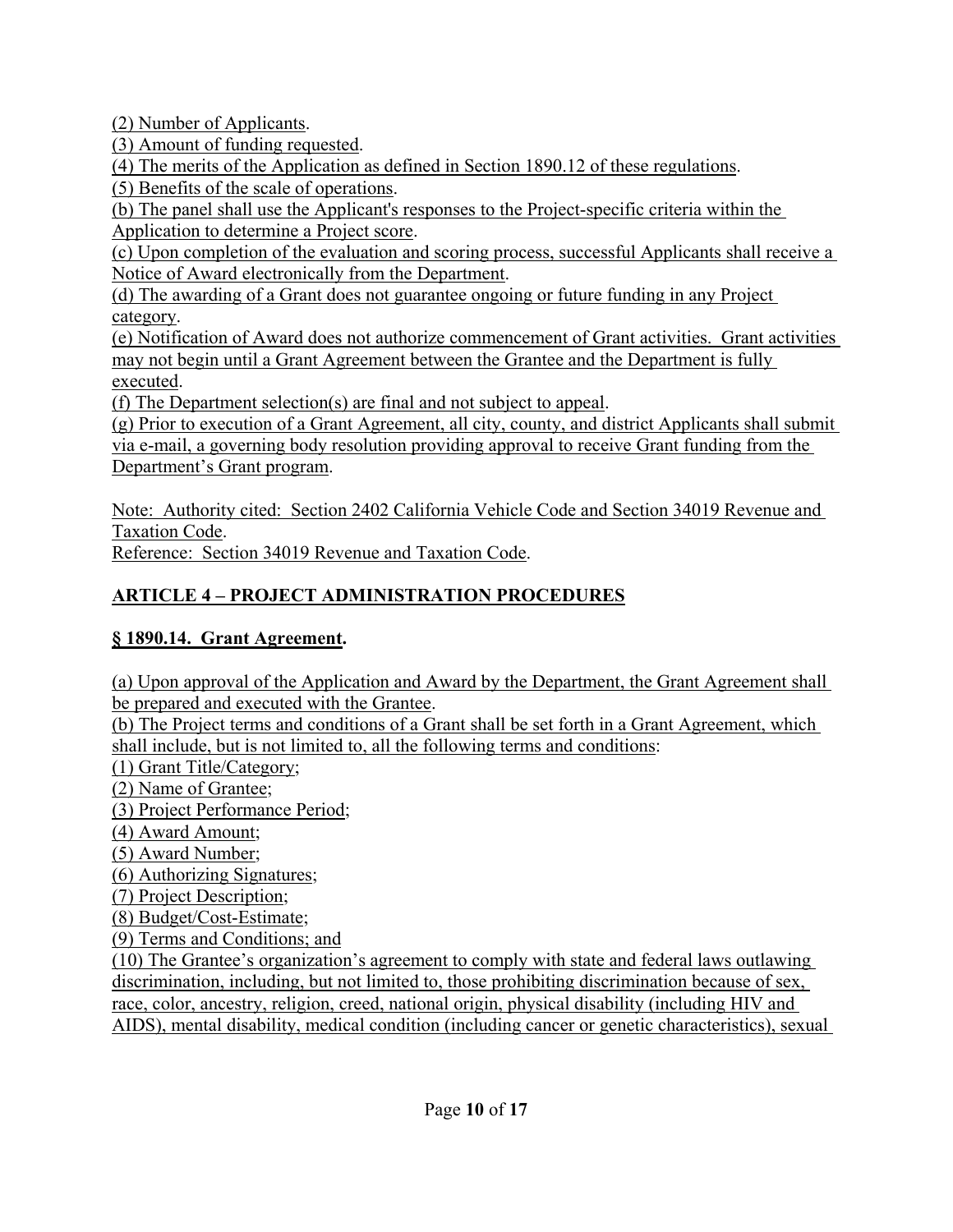orientation, political affiliation, position in a labor dispute, age, marital status, and denial of statutorily-required employment-related leave.

(c) The Grant Agreement and Budget shall be updated (if required) by the Grantee to reflect the current Project status and rates based on the Department's approved funding amount for the Project.

(d) The acceptance of a Grant Agreement creates a legal obligation on the part of the Grantee's organization to use the funds made available in accordance with the Grant Agreement and these regulations.

(e) Failure of a Grantee to comply with the Grant Agreement shall be treated by the Department as a breach of contract as defined in Section 1890.18 of these regulations.

(f) The Grantee may not submit claims for reimbursement payments until a fully executed Grant Agreement is on file.

Note: Authority cited: Section 2402 California Vehicle Code and Section 34019 Revenue and Taxation Code.

Reference: Section 34019 Revenue and Taxation Code, Section 16.5(d) Government Code.

## **§ 1890.15. Project Performance Period.**

(a) The Project performance period is the time between the start date and the end date in which the work under the Grant Agreement shall be completed.

(b) The Grantee shall not charge expenditures incurred prior to the start date or after the end date of the Grant Agreement.

(c) The Project performance period shall be one year unless otherwise specified in the Request for Application.

(d) If a Grantee does not complete a Project within the Project performance period specified in the Grant Agreement, the Grantee shall:

(1) Provide notification via e-mail to the Department describing the issues, reasons, or problems that are preventing the Grantee from completing the Project within the Project performance period.

Note: Authority cited: Section 2402 California Vehicle Code and Section 34019 Revenue and Taxation Code.

Reference: Section 34019 Revenue and Taxation Code, Section 8356 Government Code.

# **§ 1890.16. Project Amendments.**

(a) A Project amendment is required if a modification to the Budget is needed to accomplish the intent of the original Grant Agreement on a case-by-case basis to which merit, need, funding availability, and other circumstances are considered. Prior Department approval of adjustments to the Budget is required or the charges shall be denied.

(1) Grantees requesting a Project amendment shall submit, via e-mail, to the Department the following:

(A) An explanation of the reasons/circumstances that justify the change,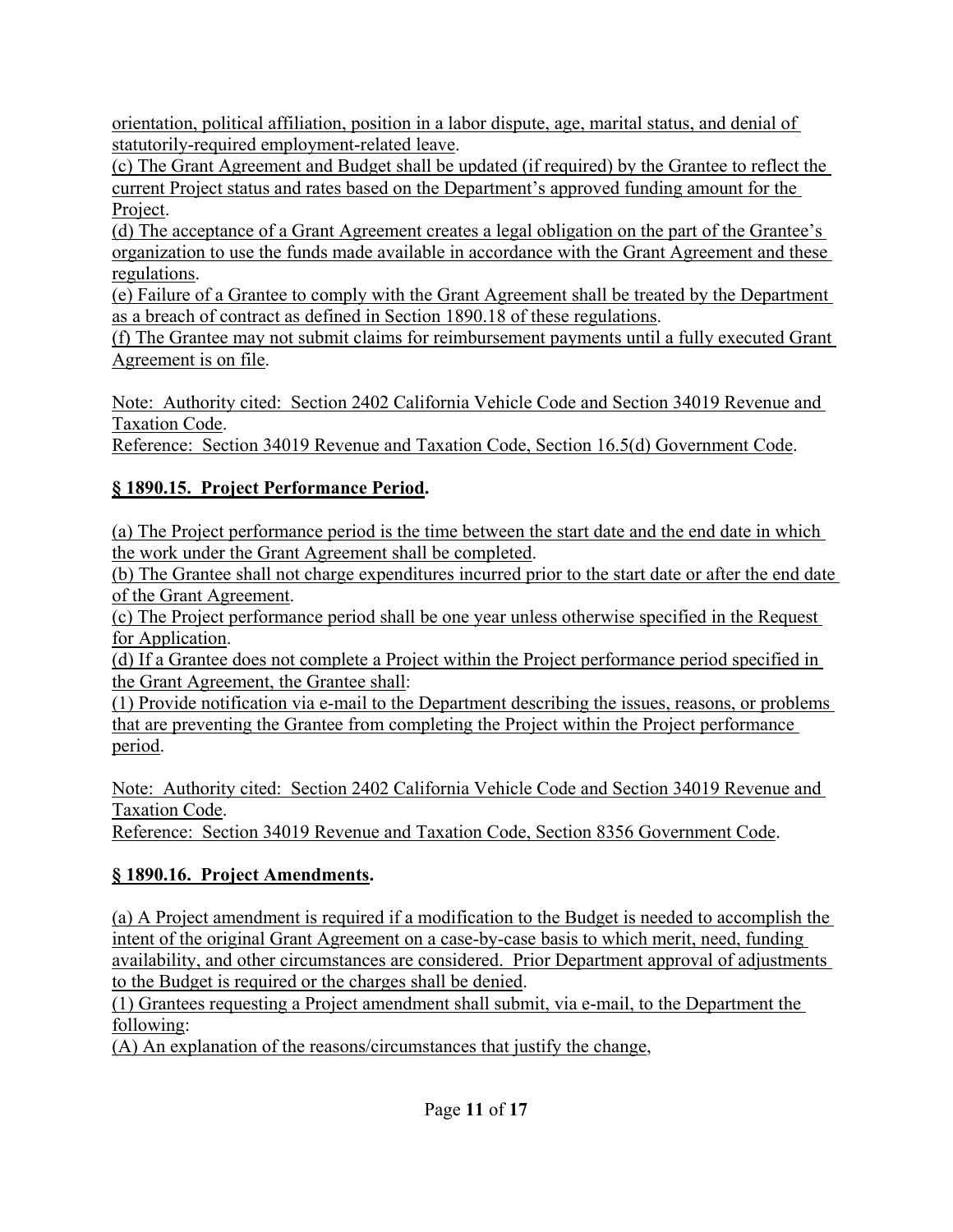(B) A description of the potential consequences if the amendment is not approved, and; (C) A progress/status report of the Project to date.

(2) A request via e-mail shall be submitted to the Department at least thirty calendar days prior to the end date specified in the Grant Agreement.

(b) The Department shall review the requested amendment to make a determination for approval/disapproval. If the amendment is denied, the Department will provide electronic notification to the Grantee with an explanation of the decision. If the amendment is approved, the Department will process an amendment to the Grant Agreement specifying modifications. The amendment becomes effective when the Department approves the amendment to the Grant Agreement. The Department and the Grantee shall retain copies of the approved amendment.

Note: Authority cited: Section 2402 California Vehicle Code and Section 34019 Revenue and Taxation Code. Reference: Section 34019 Revenue and Taxation Code.

### **§ 1890.17. Project Withdrawal.**

(a) An Applicant or Grantee may, at any time, unilaterally cancel or withdraw an awarded or executed Project by electronic notification on the organization's letterhead to the Department and shall include the following:

(1) Organization name;

(2) Name of the Project director;

(3) Project category;

(4) Reason for withdrawal; and

(5) Date and authorizing signature.

(b) If the Grantee has commenced the Project, eligible Project costs will be allowed up to the date the Grantee ceases work on the Project. The cost of items purchased on a reimbursement basis, but not fully expended for the Project as of the date of work cessation, shall not be reimbursed. The Project shall be subject to all recordkeeping and Audit requirements contained in these regulations.

(c) Project withdrawals shall be considered final for the current grant cycle.

Note: Authority cited: Section 2402 California Vehicle Code and Section 34019 Revenue and Taxation Code.

Reference: Section 34019 Revenue and Taxation Code.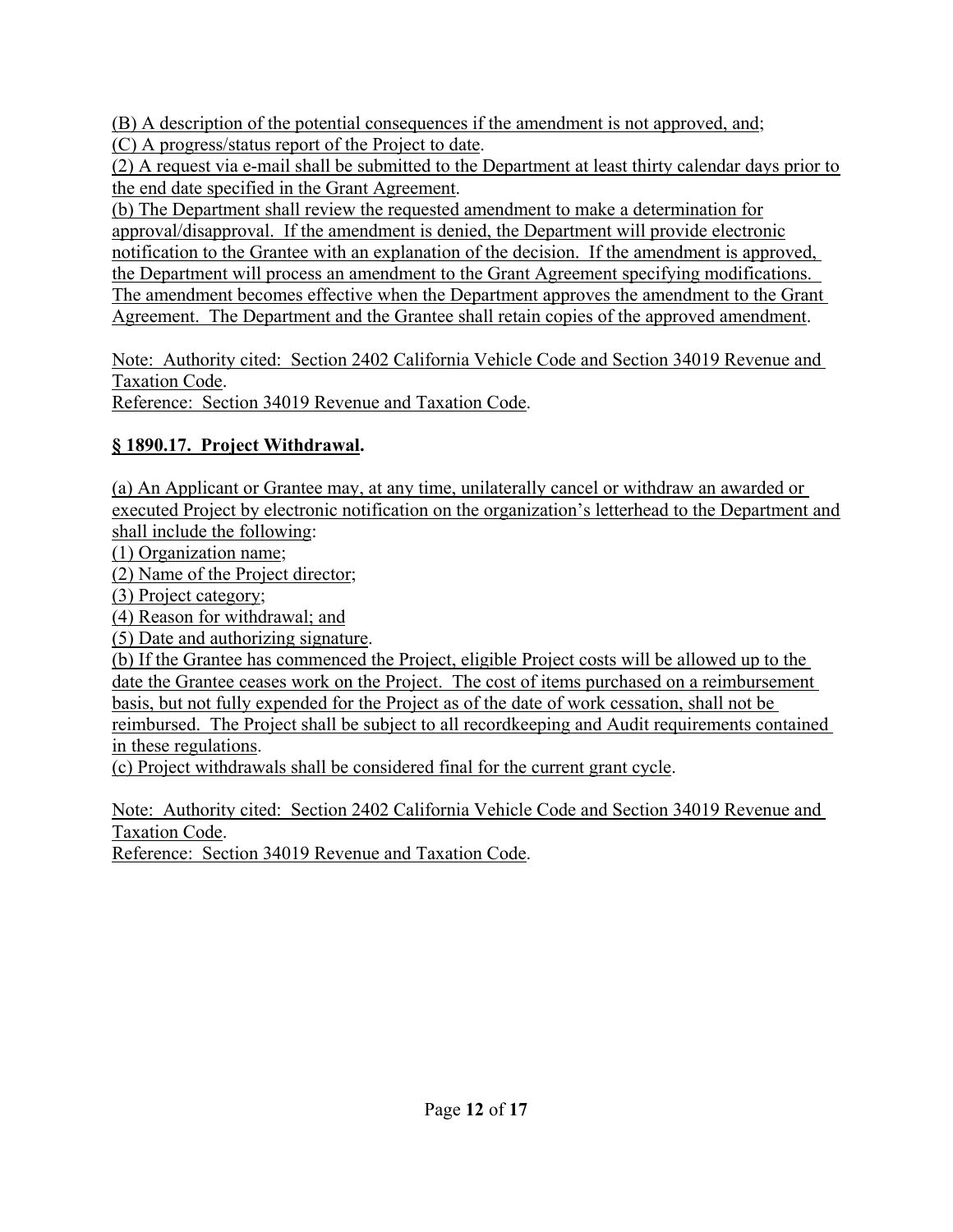### **§ 1890.18. Project Breach-Termination.**

Failure of a Grantee to comply with the Grant Agreement and these regulations shall be treated by the Department as a breach of contract. If the Department determines there is a breach of the Grant Agreement, the Department shall give the Grantee written notification. If the Grantee does not commence actions to remedy the breach within thirty calendar days and show diligent progress, the Department shall terminate the Grant Agreement and void the Department's obligations. The Project shall remain subject to all recordkeeping and Audit requirements contained in these regulations.

Note: Authority cited: Section 2402 California Vehicle Code and Section 34019 Revenue and Taxation Code. Reference: Section 34019 Revenue and Taxation Code, Section 8356 Government Code.

### **§ 1890.19. Equipment Management Requirements.**

(a) The following requirements apply to all Equipment purchased with Grant funds:

(1) Equipment shall only be used for its intended purpose for the duration of its useful life.

(2) Grantees shall keep Equipment purchased with Grant funds stored securely and maintained in safe working order.

(3) To be eligible for reimbursement, Grantees must purchase and receive equipment prior to the close of the Project performance period as defined in Section 1890.15 of these regulations.

(4) Lost or stolen Equipment, purchased with grant funds within five years of the date of loss or theft shall be reported immediately to the Department by the Grantee. If applicable, the Grantee shall send a copy of the police report to the Department.

(5) Prior to disposition of Equipment acquired under a Grant Agreement, the Grantee shall notify the Department via e-mail and dispose of the Equipment in accordance with the Grantee's organization policy.

Note: Authority cited: Section 2402 California Vehicle Code and Section 34019 Revenue and Taxation Code.

Reference: Section 34019 Revenue and Taxation Code.

### **§ 1890.20. Accounting and Retention Practices.**

(a) Labor Costs: The Grantee shall document all labor, including all contracted services, and reports produced by an electronic timekeeping system.

(b) Equipment Use: A logbook or source document shall identify the personnel, date of activity, work performed, and miles charged to the Project.

(c) Record Retention: The Grantee shall retain all documents, records, receipts, and financial accounts pertinent to the Project necessary to substantiate the purpose for which the funds were spent for five years from the expiration of the Grant Agreement.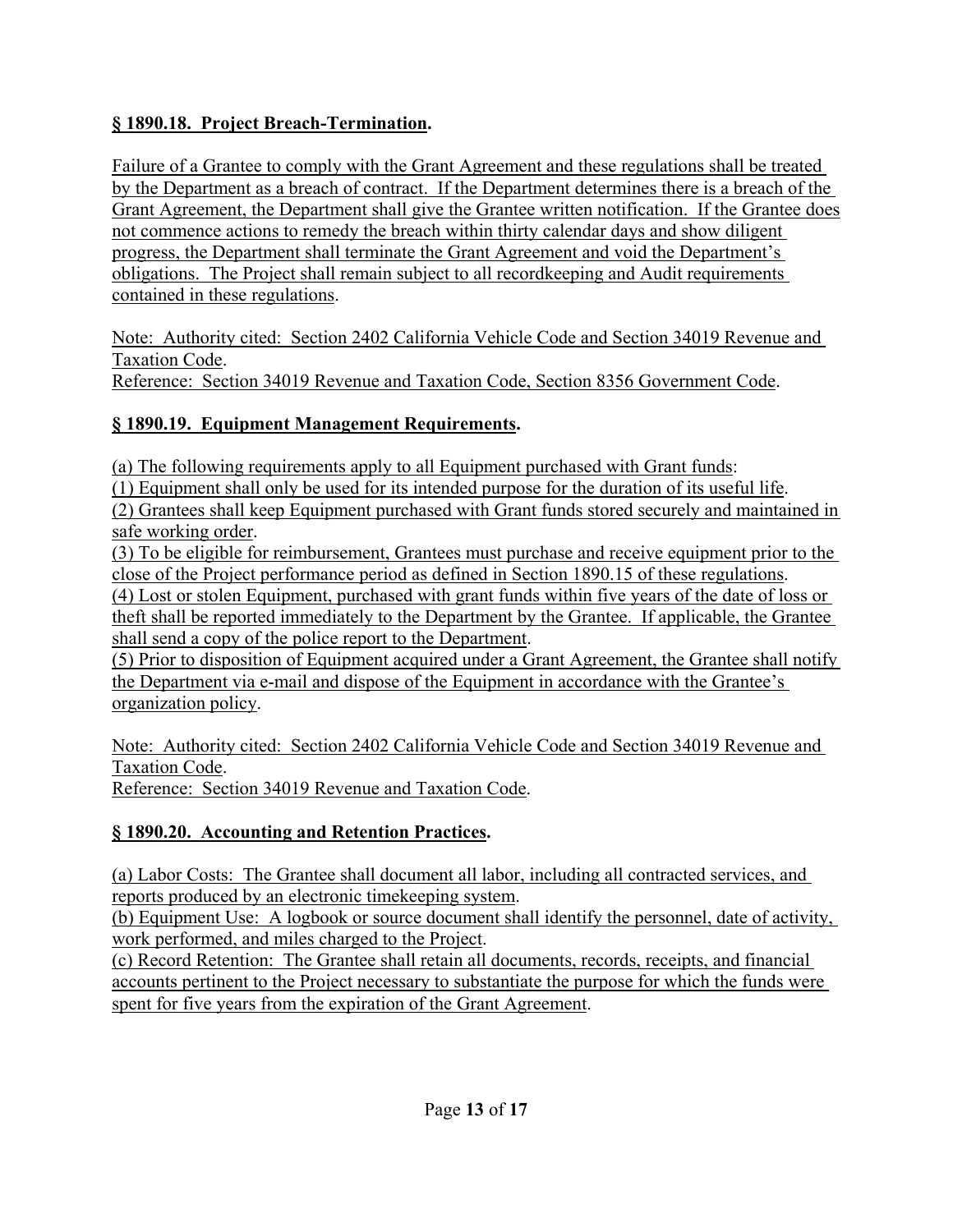Note: Authority cited: Section 2402 California Vehicle Code and Section 34019 Revenue and Taxation Code. Reference: Section 34019 Revenue and Taxation Code.

### **§ 1890.21. Payment Requests.**

(a) Payment advances are not allowed by the Department.

(b) Grantees shall submit payment reimbursement requests on a quarterly basis by submitting a current Payment Request through the GMS.

(c) The Department is responsible for approving and processing payment reimbursement requests. The Department reserves the right to withhold approving and/or processing payment reimbursement requests if the Grantee is, at any time, not adhering to the statutes or regulations governing the Grants program and the Grantee has any outstanding documentation, reports, or Project Closeouts.

Note: Authority cited: Section 2402 California Vehicle Code and Section 34019 Revenue and Taxation Code.

Reference: Section 34019 Revenue and Taxation Code.

### **§ 1890.22. Reimbursements.**

(a) Requests for reimbursement shall be submitted through the GMS and shall include, but are not limited to, the following documentation:

(1) Purchases: paid invoices and/or receipts;

(2) Services: paid invoices and/or receipts;

(3) Timekeeping and Equipment logs: transaction register or other electronically generated reports;

(4) Training and Travel: paid invoices and/or receipts;

(5) Project accomplishment report as defined in Section 1890.23 of these regulations.

Note: Authority cited: Section 2402 California Vehicle Code and Section 34019 Revenue and Taxation Code.

Reference: Section 34019 Revenue and Taxation Code.

# **§ 1890.23. Project Accomplishment Reporting and Submission.**

(a) Two types of reporting are required in conjunction with Grant Projects submitted through the GMS.

(1) Quarterly reporting summarizes Project goals and accomplishments achieved during a specified three-month time frame.

(2) Final reporting is the overall summary of Project goals and accomplishments achieved during the life of the Grant.

(b) Grantees shall monitor the performance of Grant-supported activities to assure that time schedules are being met and the milestones in the work schedule are being accomplished.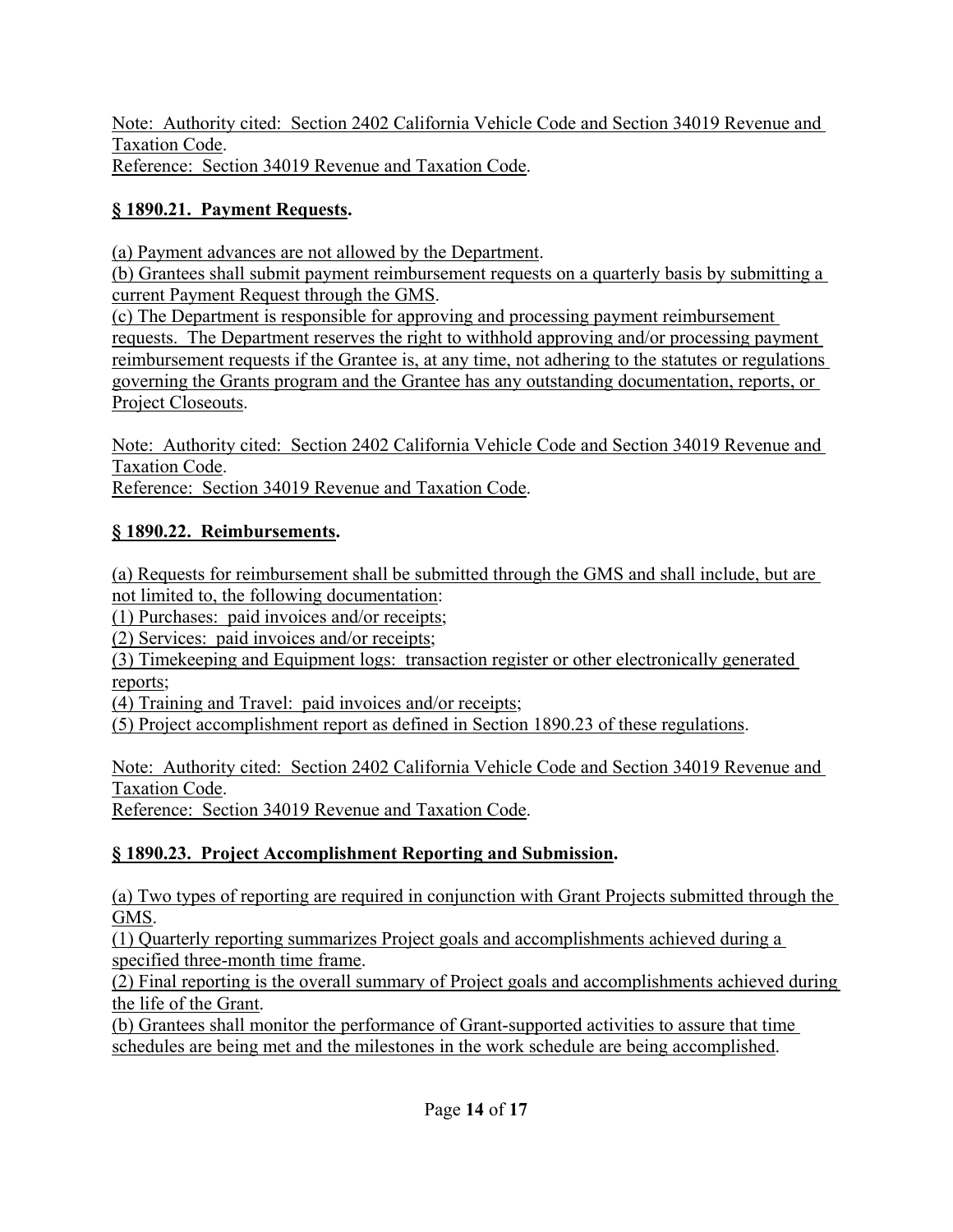(c) The Grantee shall inform the Department via e-mail if events occur between required reporting dates (e.g., fire, flood) which would have a significant impact upon the Project. (d) The Grantee shall submit all Grant activities conducted by the Grantee for the reporting period, including an assessment of the ability to complete the Project within the current Budget and any anticipated cost overruns through the GMS.

(e) Reporting not submitted within the specified time frame identified in  $(a)(1)$  through  $(a)(2)$  of this Section shall result in a delay of payment to the Grantee.

Note: Authority cited: Section 2402 California Vehicle Code and Section 34019 Revenue and Taxation Code.

Reference: Section 34019 Revenue and Taxation Code.

## **§ 1890.24. Project Performance Review.**

(a) The Department's staff shall conduct a Project performance review during the life of the Grant Project performance period. Project performance reviews may include, but are not limited to:

(1) Review of a Project to determine progress toward its completion, or

(2) Other requirements contained in the Grant Agreement.

(b) Project performance reviews may be accomplished by, but are not limited to;

(1) An administrative review of all transactions and processes to verify that Grant funds were expended in compliance with program regulations and the Grant Agreement.

(2) A Site Visit that assesses the capability, performance, and compliances of the Grantee's Project against the regulations and Grant Agreement.

(c) Project performance reviews may be conducted during or at the completion of the Project performance period.

(d) Failure to comply with a performance review request made pursuant to these regulations shall result in denial of payment requests.

(e) The Department shall provide the Grantee adequate notice prior to the Site Visit. The Grantee shall make its Project areas, applicable documentation, and Grant staff who are

knowledgeable about or oversee the Project available to the Department for Site Visits.

(f) When the Department conducts an administrative review or Site Visit, Department staff shall make a report containing any comments and recommendations regarding the performance of the Grantee's Project and the report shall be given to the Grantee.

Note: Authority cited: Section 2402 California Vehicle Code and Section 34019 Revenue and Taxation Code.

Reference: Section 34019 Revenue and Taxation Code.

# **§ 1890.25. Project Closeout.**

(a) The Department will conduct Closeout review activities prior to closing out the Grant. Closeout review activities include the following: (1) Review of the final report to ensure it is sufficient and complete;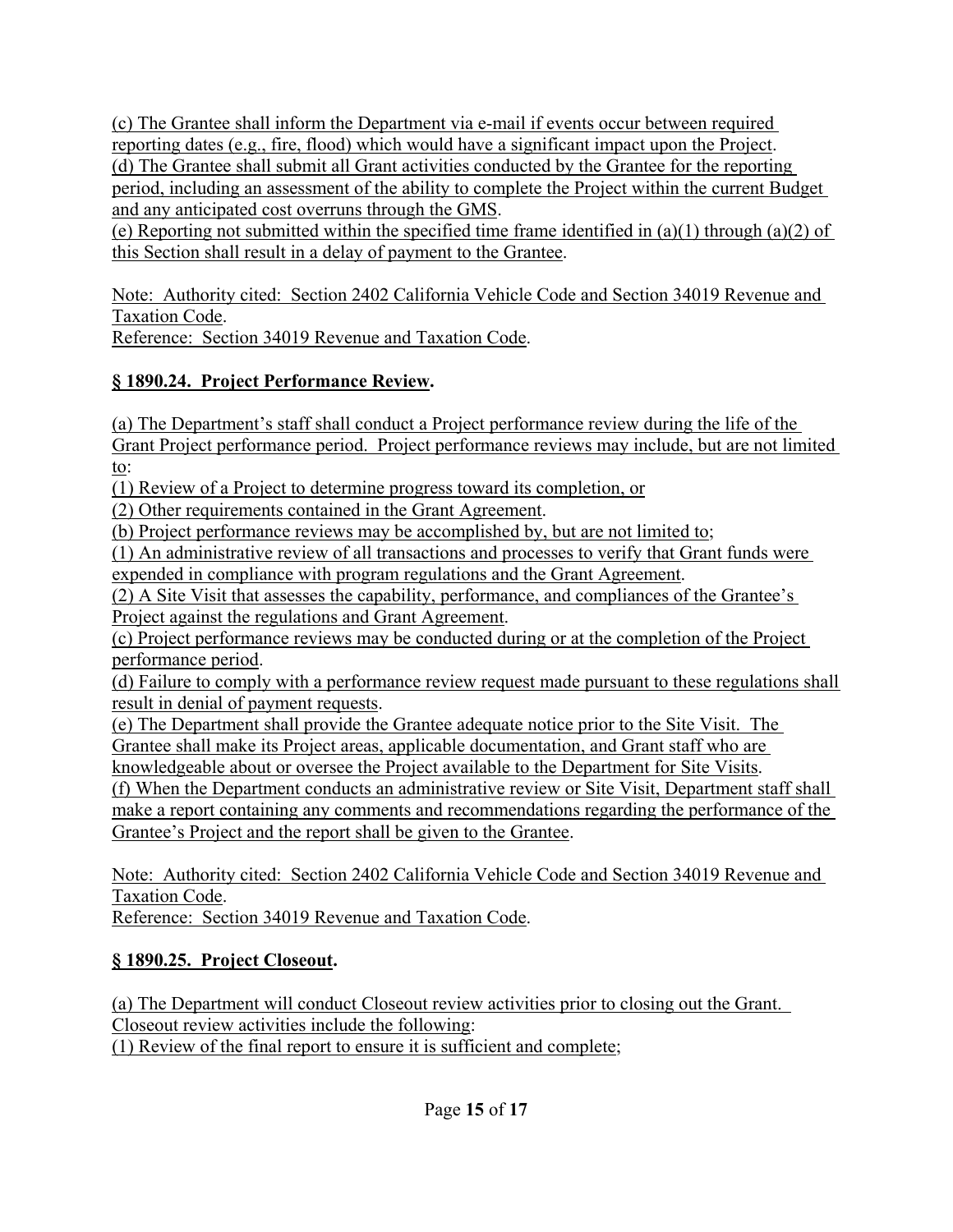(2) Review of the final payment reimbursement request to ensure the Grant Award is not over expended and is in compliance with the Grant Agreement and these regulations;

(3) Verification that any performance issues are resolved; and

(4) Verification that any Audit or agreed-upon findings are resolved.

(b) A Closeout notification shall be issued in writing from the Department, and the final payment reimbursement request payment will be processed when Closeout review is completed.

(c) The Closeout notification will include:

(1) Name of the Grant Project;

(2) Grant Agreement number;

(3) Balance of unexpended Grant funds after payment of final payment reimbursement request; (4) Acknowledgment that the Grant Award is closed;

(5) Post-Grant property management and disposition requirements as defined in Section 1890.19 of these regulations; and

(6) Post-Grant record retention requirements as defined in Section 1890.20 of these regulations.

Note: Authority cited: Section 2402 California Vehicle Code and Section 34019 Revenue and Taxation Code.

Reference: Section 34019 Revenue and Taxation Code.

#### **§ 1890.26. Project Documentation.**

(a) The Grantee shall submit a final payment reimbursement request and required Closeout documentation through the GMS within sixty calendar days after the completion of the Project, or the end date as specified in the Grant Agreement or amendment to the Grant Agreement, whichever comes first. The Grantee shall include the following documentation with the final payment reimbursement request:

(1) A final Project accomplishment report as defined in Section  $1890.23(a)(2)$  of these regulations;

(2) All documents supporting the expenditures claimed under the payment request;

(3) Copies of all reports, as indicated in the Grant Agreement, for any Project that requires a

report or reports as part of its Project description; and

(4) Photos of Equipment purchased through the Project.

(b) Final payment reimbursement requests will not be processed until the Department has received all documentation to support expenditures claimed.

(c) Final payment reimbursement requests received more than sixty calendar days after the Project completion date, shall be ineligible for payment. The Department shall deem the Project closed and may be subject to an Audit.

(d) If it is determined there is a refund due to the Department, the Grantee shall remit the refund due within sixty calendar days from the written notification date to the Grantee by the Department.

Note: Authority cited: Section 2402 California Vehicle Code and Section 34019 Revenue and Taxation Code.

Reference: Section 34019 Revenue and Taxation Code.